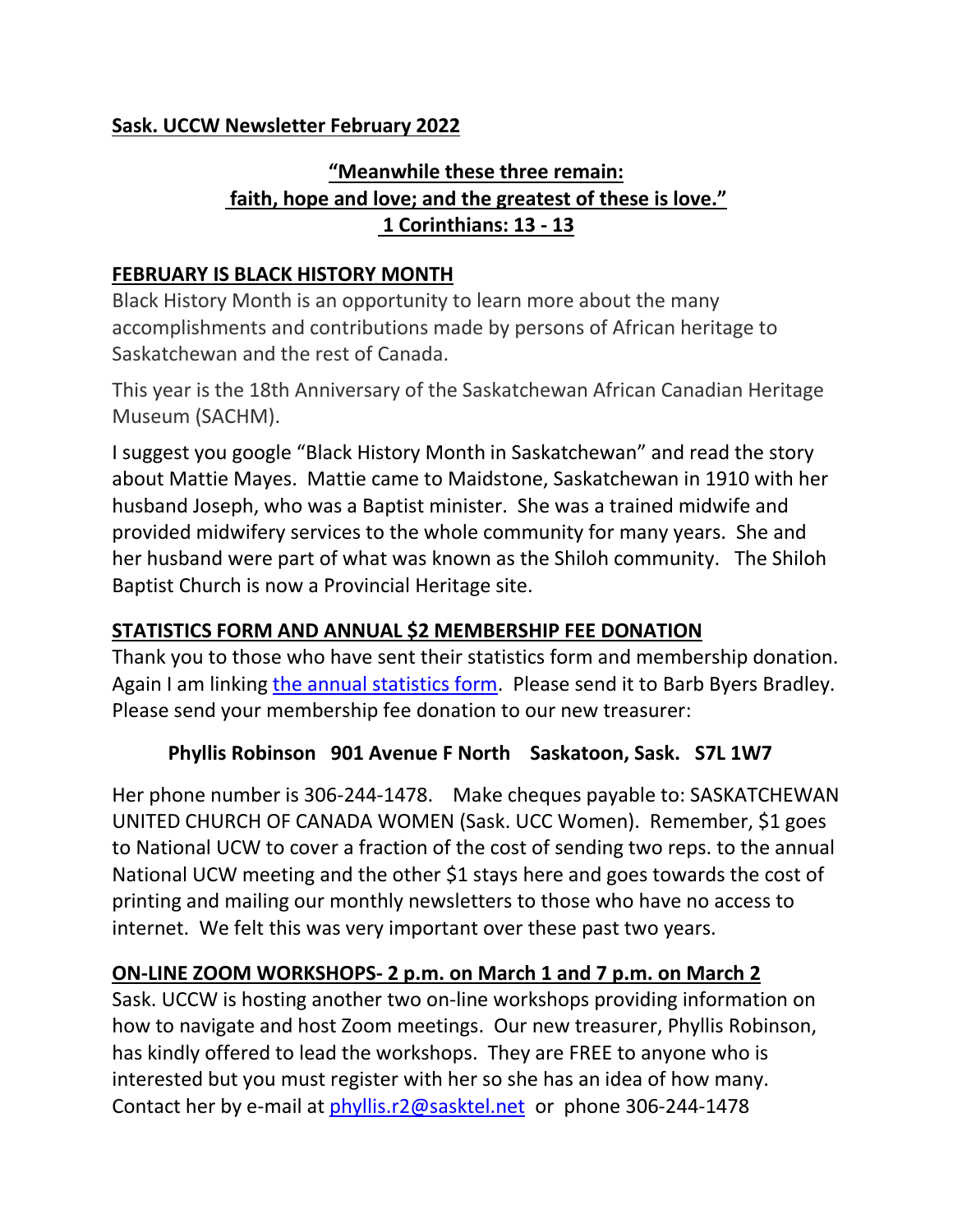## **UCW BURSARY FUND**

Thank you to all who have donated to the UCW Bursary Fund over the past year.

All cheques for the UCW Bursary Fund should be made out to Living Skies Regional Council and sent to 60A Athabasca St. E., Moose Jaw, Sask. S6H 0L2 with a very clear notation on the memo line that it is for the UCW Bursary Fund.

Application deadlines are the end of February and the end of October each year. Applicants must be members of a Living Skies United Church Community of Faith. There can be one application submitted per person per year. If you know of someone who is studying in the United Church ministry vocation please encourage them to apply. The committee consists of Susan Dokken, Chantal Ntibategera, Allison Irvine, Joan Brown and Mary Mohn.

The UCW Bursary application form is available on the Living Skies Website under Resources: Funding, by e-mailing [livingskies@united-church.ca](mailto:livingskies@united-church.ca) and is also available at St. Andrew's College.

### **WORLD DAY OF PRAYER**

Even though Saskatchewan is now open to in-person gatherings you may still want to consider these options:

- 1. The 55-minute service video, produced by the Women's Inter-Church Council of Canada, can be watched at home, or via Zoom with others, or via local TV stations. The video can be downloaded now from wicc.org for FREE. Community TV stations broadcasting this recording can be found at [https://wicc.org/get-involved/events/.](https://wicc.org/get-involved/events/) To buy a copy of the video, go **to <https://wicc.org/wicc-store/>**and order a DVD or USB stick.
- 2. During a Zoom or Facebook Live meeting with others, participants can take turns reading the various speaking parts in the WDP 2022 service. For a print copy of the service, please download it from wicc.org (after first registering as a Service Coordinator). Add other resources from wicc.org as desired. This could include the music recordings and the devotional message.
- 3. Gather via Zoom to discuss the service after watching it individually.

Donations can be simple this year. People are encouraged to donate to WDP through the WICC website: [https://wicc.org/donations/.](https://wicc.org/donations/)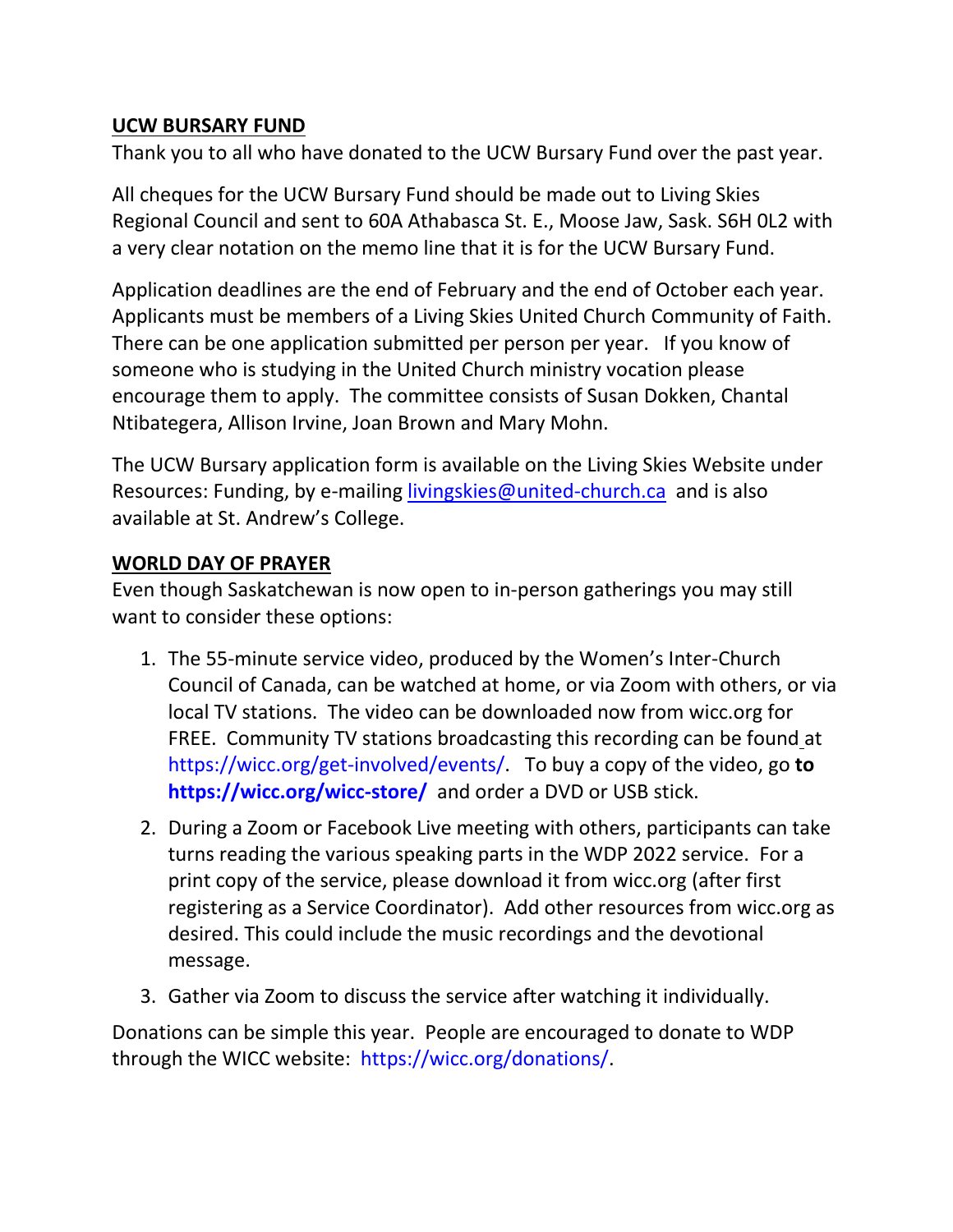People can mail a cheque directly to the WICC office, 47 Queens Park Cr E, Toronto, ON M5S 2C3. Be sure to include your mailing address (if it is not on the cheque) so we can send a tax receipt.

*Your support is needed to provide World Day of Prayer services in Canada, and to fund our grant program which helps women and children affected by social injustice issues.*

The 2022 service was written by the WDP committee of England, Wales and Northern Ireland. The theme: I Know the Plans I Have for You. (Jeremiah 29: 1-14)

#### **Winter Teaches Me - Joyce Rupp** (a favorite author of mine)

Winter teaches me patience:

Walk carefully on icy sidewalks.

Drive slower through snarled traffic.

Take more time to put on layers of clothes.

Wait for streets to be cleared of now.

Be understanding about mail arriving late.

Winter strengthens my courage: Go out into windy, freezing air. Risk traveling on snowy roads. Dress warmly and go for a walk. Ski through woods, alone and free. Be at peace in long days of darkness.

Winter brings me beauty: Look up at the star-filled sky. Pause to breathe the crisp air. Vigil with steel-blue sunsets. Marvel at frost etchings on windows. Sink boots into soft sensual powder.